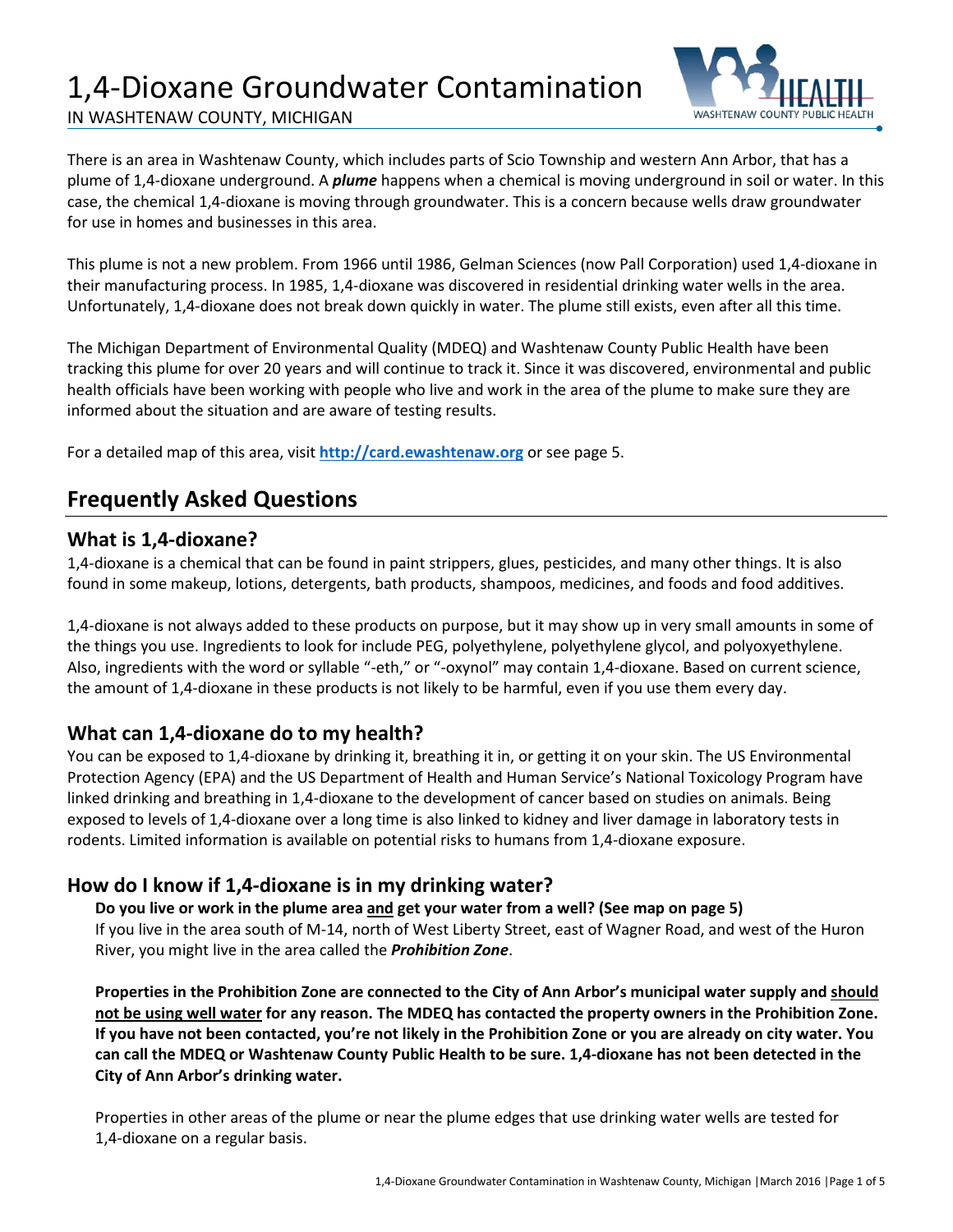#### **Is your water being tested?**

The MDEQ has contacted you if your property is located directly over the plume or near the edges of the plume. If you have allowed it, your water has been tested by the MDEQ. The frequency with which your water is tested depends on your location. You will get your results from every test in the mail. The MDEQ also has a database of monitoring results on their website, available at these links:

- **[http://www.michigan.gov/deq/0,4561,7-135-3311\\_4109\\_9846-71595--,00.html](http://www.michigan.gov/deq/0,4561,7-135-3311_4109_9846-71595--,00.html)**
- **<http://tinyurl.com/zj5x3fh>**

If your water tests show a level of 1,4-dioxane above the current cleanup criterion set by the MDEQ, other sources of water will be provided to you. See "1,4-dioxane has been detected in my well water" below.

#### **None of these things apply to me, but I am using well water.**

If you have not been contacted or your well water isn't being tested, but you have concerns, you can call Jennifer Conn at Washtenaw County Public Health or Dan Hamel at the MDEQ to talk about where you live or work and if your well water may be at risk.

#### **If you have a well and want to know if your water is affected by the plume, please contact:**

| Jennifer Conn                  | Dan Hamel           |
|--------------------------------|---------------------|
| Washtenaw County Public Health | <b>MDEQ</b>         |
| (734) 222-3855                 | (517) 780-7832      |
| connj@ewashtenaw.org           | hameld@michigan.gov |

### **1,4-dioxane has been detected in my well water. What does the level mean?**

In areas around the state where there is contamination, the MDEQ sets cleanup levels that help protect public health. This level is called a *cleanup criterion*. In the past, the cleanup criterion for 1,4-dioxane in drinking water was 85 parts per billion (ppb). Based on updated science, the MDEQ has developed a draft drinking water cleanup criterion of at or below 7.2 ppb for 1,4-dioxane.

The MDEQ is proposing the draft drinking water cleanup criterion using updated cancer risk estimates determined by the US Environmental Protection Agency (EPA). The MDEQ used the EPA's Integrated Risk Information System's number because it is the best available science and protects everyone – including children – when people drink water with 1,4-dioxane at or below this level.

**Water with 1,4-dioxane levels at or below 7.2 ppb** – Based on current science, if your test level for 1,4-dioxane is at or below the draft MDEQ drinking water criterion of 7.2 ppb, your risk of having health problems from drinking water is considered low. You may choose to use other sources of water, but these sources will not be provided by the MDEQ.

**Water with 1,4-dioxane levels above 7.2 ppb** – If your test level for 1,4-dioxane is above 7.2 ppb, the MDEQ will contact you to provide bottled water for drinking until city water is available.

#### **Which wells are tested?**

Many wells are regularly tested for 1,4-dioxane. To see a map of testing locations, visit: **[http://card.ewashtenaw.org](http://card.ewashtenaw.org/)**

#### **Monitoring Wells**

Pall Corporation currently has 257 monitoring wells. Monitoring wells are wells that were put in specifically to track the movement of the plume. Existing residential wells that are no longer used for drinking water are also used for monitoring. Monitoring wells are sampled at various times throughout the year. Some are tested monthly, while others are tested every three months, every six months, or once a year. No one drinks the water from these monitoring wells.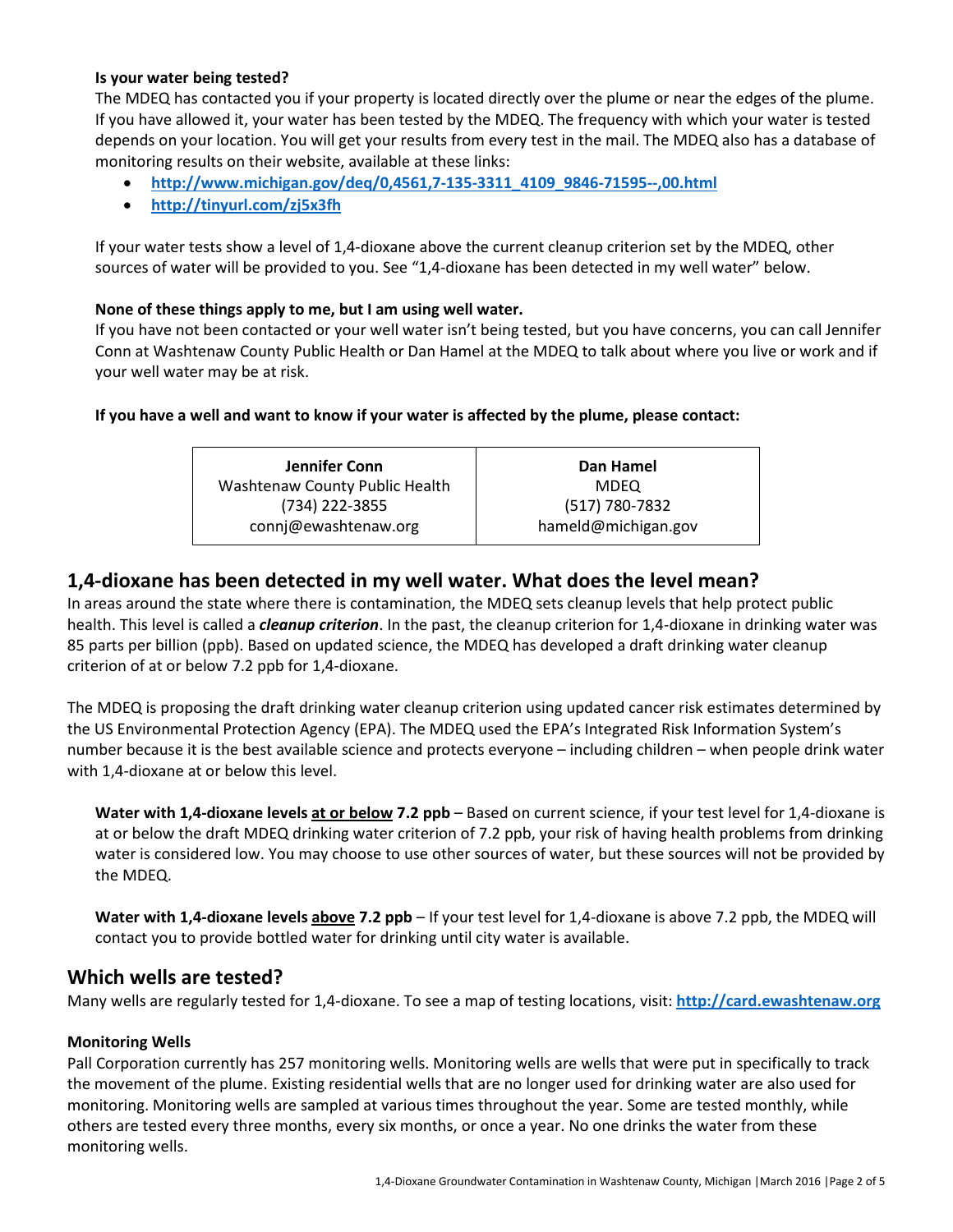#### **Homes and Businesses in the Plume Area**

There are 34 drinking water wells at homes and businesses in the plume area that are tested every three months, every six months, or once a year, depending on location. Seven of these wells have tested positive for 1,4-dioxane at some point in their monitoring history. Of these seven wells, six have shown levels of 1 to 3 ppb of 1,4-dioxane. These levels are less than the draft MDEQ drinking water criterion of 7.2 ppb. Only one well, serving a home and two businesses, tested above the new MDEQ draft drinking water criterion. This location was connected to city water in early March 2016. 1,4-dioxane has not been detected in the City of Ann Arbor's drinking water.

In 2014, to be sure the plume wasn't contaminating other drinking water wells, the MDEQ tested 90 additional wells at homes and businesses near the western edge of the plume. 1,4-dioxane was not detected in any of these samples.

In 2016, the MDEQ is planning to test another 38 wells north of the plume to be sure the plume has not impacted these water supplies. The results will be available on the MDEQ's website for the project, available at these links:

- **[http://www.michigan.gov/deq/0,4561,7-135-3311\\_4109\\_9846-71595--,00.html](http://www.michigan.gov/deq/0,4561,7-135-3311_4109_9846-71595--,00.html)**
- **<http://tinyurl.com/zj5x3fh>**

### **What if I want to test my water?**

If your water is not already being tested but you would like to test it, you are responsible for any cost. There are three laboratories located near our community that can run tests for 1,4-dioxane. The laboratories are listed below:

| <b>Ann Arbor Technical Services*</b> | <b>Brighton Analytical*</b> | <b>MDEQ Drinking Water Laboratory</b> |
|--------------------------------------|-----------------------------|---------------------------------------|
| 290 S. Wagner                        | 2105 Pless Drive            | P.O. Box 30270                        |
| Ann Arbor, MI 48103                  | Brighton, MI 48114          | Lansing, MI 48909                     |
| (734) 995-0995                       | (810) 229-7575              | $(517)$ 335-8184                      |
| info@AnnArborTechnicalServices.com   | bai-brighton@sbcglobal.net  | deq-rrd-dw-bottles@michigan.gov       |

**\*Please note that only the MDEQ Drinking Water Laboratory provides copies of results to Washtenaw County Public Health. If you use any other laboratory and you would like your results to be kept on file with Washtenaw County, please contact Jennifer Conn with Washtenaw County Public Health.** 

### **Is there a filter I can put on my faucet to remove 1,4-dioxane?**

Unfortunately, filters such as carbon filters and reverse osmosis filters cannot effectively remove 1,4-dioxane.

### **Can I use my well water for drinking?**

If your well water has been tested and is at or below the draft MDEQ drinking water criterion of 7.2 ppb, it is considered okay to use the water for drinking (including making things like tea and coffee). Limited information is available on potential risks to infants from 1,4-dioxane exposure. If 1,4-dioxane is detected in your well water, but is at or below the draft MDEQ drinking water criterion of 7.2 ppb, it is recommended you talk with your pediatrician and use bottled water for preparation of infant formula.

If your well water tests above the draft MDEQ drinking water criterion of 7.2 ppb, you will be provided with bottled water by the MDEQ until you can be connected to city water.

### **Can I use my well water for bathing, washing hands, or laundry?**

If your well water has been tested and is at or below the draft MDEQ drinking water criterion of 7.2 ppb, it is considered okay to use the water for things like bathing, washing hands, and doing laundry. If your well water is above the draft MDEQ drinking water criterion of 7.2 ppb, you will receive bottled water for drinking until you can be connected to city water. You should contact the MDEQ or Washtenaw County Public Health for information and direction on using your water for bathing, washing hands, and laundry.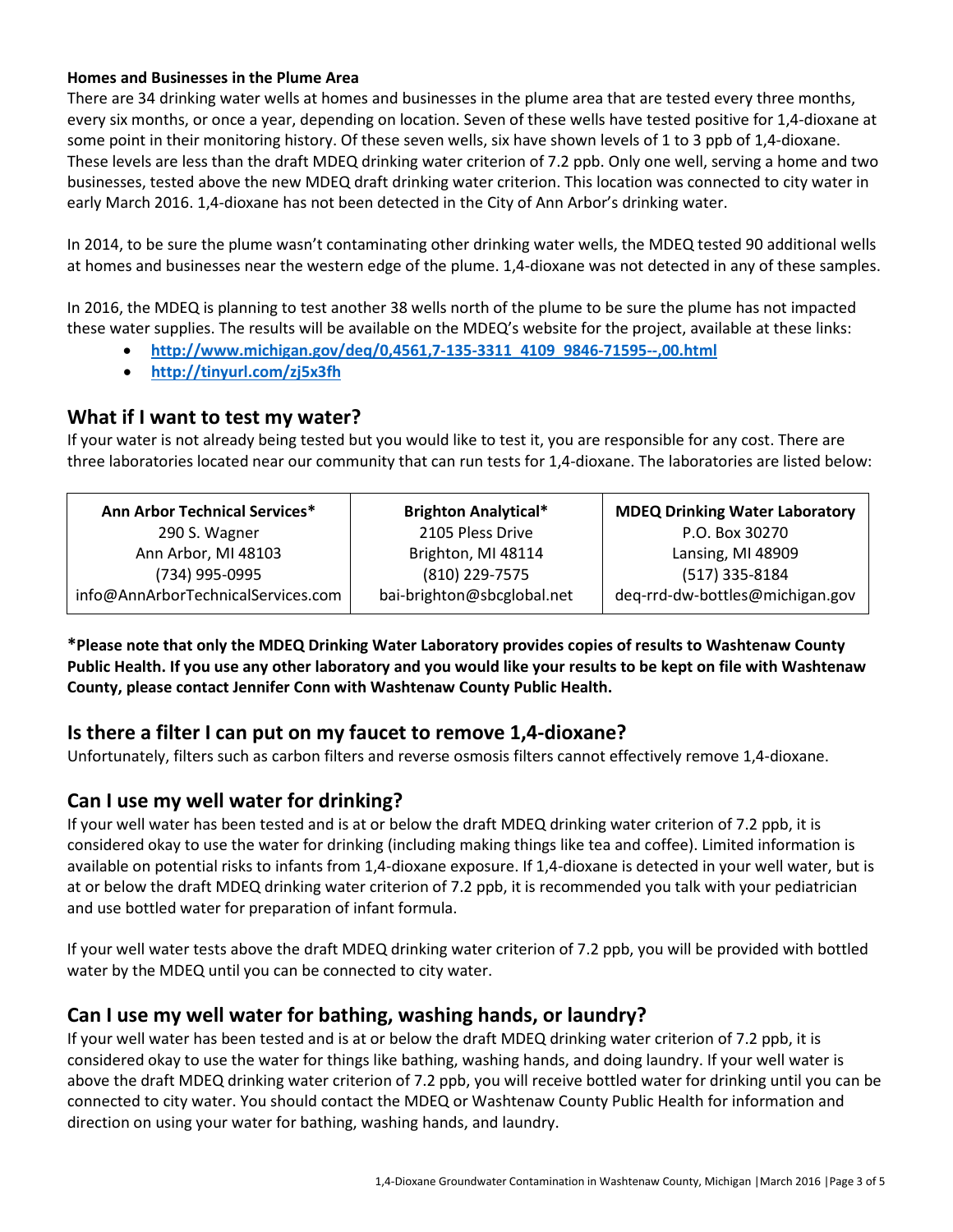### **Should I be concerned about breastfeeding my child if I drink water with 1,4-dioxane?**

Not much research has been done on 1,4-dioxane in breast milk. If you are breastfeeding, it is recommended you talk with your healthcare provider and drink bottled water.

### **Water comes into my basement. Do I need to worry about 1,4-dioxane in the water?**

Water coming into basements may come from several things. It is common for surface water, such as rain or snow melt, to enter basements. Surface water is not likely to be contaminated with 1,4-dioxane. If you live in an area with a high water table, groundwater may seep into your basement. Research has not been done to determine what risk there might be in this situation.

### **Can I use my well water in a humidifier?**

Using well water in a humidifier is not recommended. Most manufacturers say to fill your humidifier with distilled water. Distilled water is cleaner to breathe and will also slow the build-up of scale in your humidifier, possibly making it last longer.

### **What if I want more information about the 1,4-dioxane plume?**

Since 2006, Washtenaw County Public Health has participated in a community group called the Coalition for Action on Remediation of Dioxane (CARD). CARD is a partnership of local governments and citizens that develops strategies to address the groundwater contamination from the 1,4-dioxane plume. The group meets monthly, and meetings are open to the public. In addition, there is an email listserv you can join to stay updated on this issue. For more information about CARD or to sign up for the listserv, please visit: **[http://card.ewashtenaw.org](http://card.ewashtenaw.org/)**

If you have additional questions or concerns about 1,4-dioxane, please contact:

| Jennifer Conn                  | Dan Hamel           |
|--------------------------------|---------------------|
| Washtenaw County Public Health | <b>MDEO</b>         |
| (734) 222-3855                 | (517) 780-7832      |
| connj@ewashtenaw.org           | hameld@michigan.gov |

### **References**

Agency for Toxic Substances and Disease Registry (ATSDR). 2012. [Toxicological Profile for 1,4-Dioxane.](http://www.atsdr.cdc.gov/ToxProfiles/TP.asp?id=955&tid=199) Atlanta, GA: U.S. Department of Health and Human Services, Public Health Service[. http://www.atsdr.cdc.gov/toxprofiles/tp.asp?id=955&tid=199](http://www.atsdr.cdc.gov/toxprofiles/tp.asp?id=955&tid=199)

Contaminated Site Clean-Up Information (CLU-IN). Fact Sheet: 1,4-Dioxane—Emerging Contaminant of Concern. [https://clu-in.org/download/contaminantfocus/dioxane/1,4-Dioxane\\_Fact\\_Sheet.pdf](https://clu-in.org/download/contaminantfocus/dioxane/1,4-Dioxane_Fact_Sheet.pdf)

Massachusetts Department of Environmental Protection (MassDEP). 2015. 1,4-Dioxane in Drinking Water: Questions and Answers. Boston, MA. <http://www.mass.gov/eea/docs/dep/water/drinking/standards/dioxane-fs.doc>

National Toxicology Program, Department of Health and Human Services. <https://ntp.niehs.nih.gov/ntp/roc/content/profiles/dioxane.pdf>

Environmental Protection Agency (EPA). Toxicological Review of 1,4 Dioxane. [https://cfpub.epa.gov/ncea/iris/iris\\_documents/documents/toxreviews/0326tr.pdf](https://cfpub.epa.gov/ncea/iris/iris_documents/documents/toxreviews/0326tr.pdf)